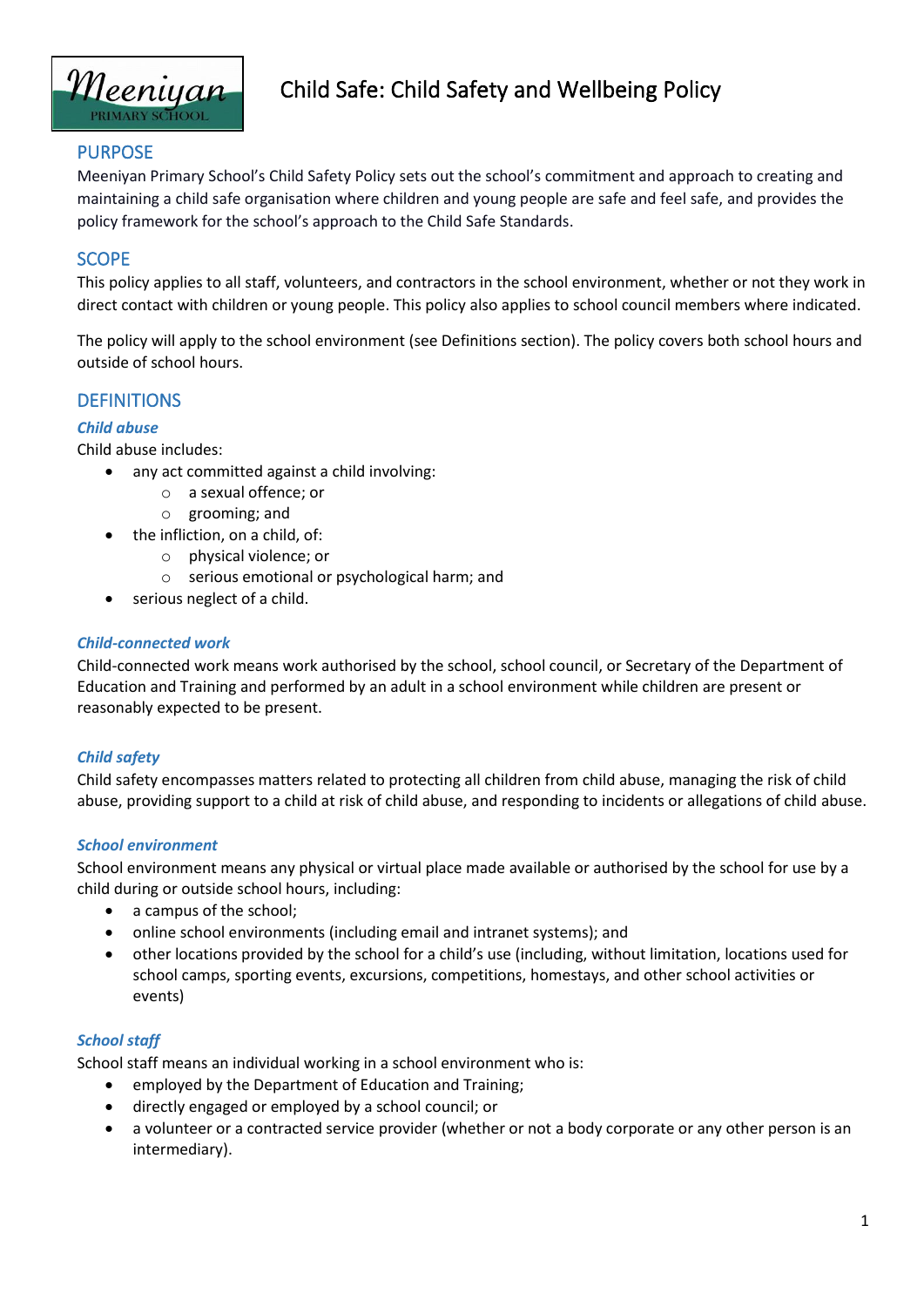# STATEMENT OF COMMITMENT TO CHILD SAFETY AND CHILD SAFETY PRINCIPLES

Meeniyan Primary School is committed to the safety and wellbeing of all children and young people. This will be the primary focus of our care and decision-making.

"The school's approach to creating and maintaining a child safe school environment is guided by our school philosophy and values. At Meeniyan Primary School, students, staff and parents are part of a learning community which values academic, physical, emotional and social learning. Our students are encouraged and supported to be learners who continue to learn and transfer their knowledge and skills to different situations throughout their life on a local and global level.

The school endeavours to provide contemporary and effective approaches to teaching and learning in a purposeful learning environment by ongoing and collaborative staff learning.

Our community is integral to the wellbeing and growth of Meeniyan PS as a place of learning. All members of the school community work in a partnership to foster the growth of each other.

At Meeniyan Primary School, our values guide the decisions and behaviours of all members of our school community, including in relation to child safety:

- Diversity meeting the needs of our students
- Resilience building resilient children
- Integrity the importance of being true to yourself and following all values
- Voice listening and trusting the voice of our students
- Expectations all kids are kept safe

Meeniyan Primary School has zero tolerance for child abuse.

We are committed to providing a child safe environment where children and young people are safe and feel safe, and their voices are heard about decisions that affect their lives. Our child safe policies, procedures, strategies and practices will be inclusive of the needs of all children, particularly Aboriginal and Torres Strait Islander children, children from culturally and linguistically diverse backgrounds, children with disabilities, and children who are vulnerable.

Every person involved in Meeniyan Primary School has a responsibility to understand the important and specific role they play individually and collectively to ensure that the wellbeing and safety of all children and young people is at the forefront of all they do and every decision they make.

### Child safety principles

In its planning, decision-making and operations, Meeniyan Primary School will:

- 1. Take a preventative, proactive and participatory approach to child safety;
- 2. Value and empower children to participate in decisions which affect their lives;
- 3. Foster a culture of openness that supports all persons to safely disclose risks of harm to children;
- 4. Respect diversity in cultures and child rearing practices while keeping child safety paramount;
- 5. Provide written guidance on appropriate conduct and behaviour towards children;
- 6. Engage only the most suitable people to work with children and have high quality staff and volunteer supervision and professional development;
- 7. Ensure children know who to talk with if they are worried or are feeling unsafe, and that they are comfortable and encouraged to raise such concerns;
- 8. Report suspected abuse, neglect or mistreatment promptly to the appropriate authorities;
- 9. Share information appropriately and lawfully with other organisations where the safety and wellbeing of children is at risk; and
- 10. Value the input of and communicate regularly with families and carers
- 11. Teachers value their professionalism and set and maintain high standards of competence
- 12. Teachers are aware of the legal requirements that pertain to their profession, in particular, discrimination, harassment, vilification, negligence, privacy, OH&S and teacher registration.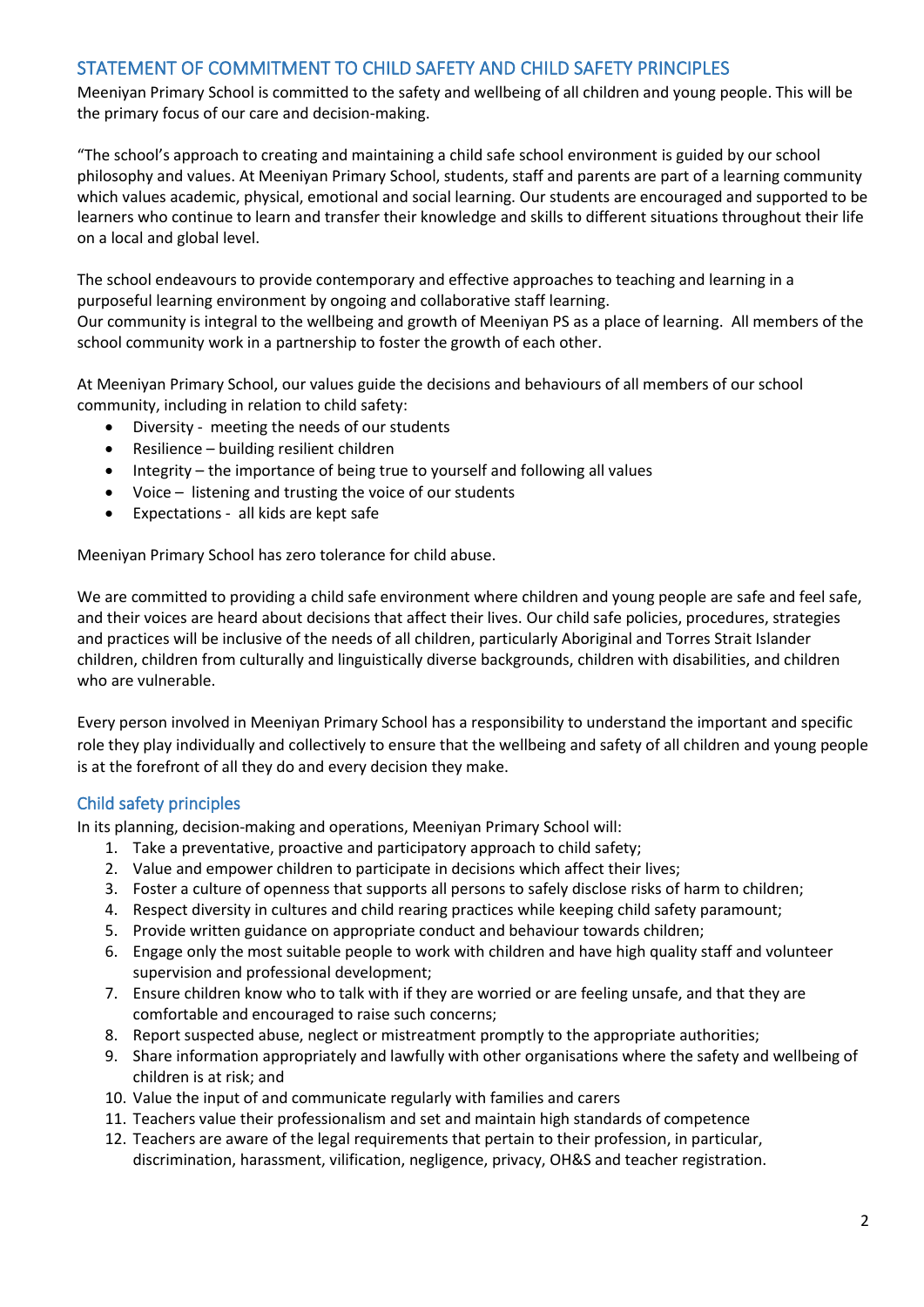# **POLICY**

# Strategies to embed a child safe culture

Meeniyan Primary School's culture encourages staff, students, parents and the school community to raise, discuss and scrutinise child safety concerns. This makes it more difficult for abuse to occur and remain hidden.

All child safety documents, including this policy, the Child Safety Code of Conduct, the school's Child Safety Responding and Reporting Obligations (including Mandatory Reporting) Policy and Procedures, *[Identifying and](https://www.education.vic.gov.au/Documents/about/programs/health/protect/ChildSafeStandard5_SchoolsGuide.pdf)  [Responding to All Forms of Abuse in Victorian Schools](https://www.education.vic.gov.au/Documents/about/programs/health/protect/ChildSafeStandard5_SchoolsGuide.pdf)* and the [Four Critical Actions for Schools](https://www.education.vic.gov.au/Documents/about/programs/health/protect/FourCriticalActions_ChildAbuse.pdf) are readily available online and in hard copy (in the Teacher Workspace) for all staff and students to read at any time.

Child safety is everyone's responsibility. **All school staff** are required to:

- Act in accordance with the school's Child Safety Code of Conduct, which clearly sets out the difference between appropriate and inappropriate behaviour
- Act in accordance with the Child Safety Responding and Reporting Obligations (including Mandatory Reporting) Policy and Procedures at all times, including following the [Four Critical Actions for Schools](https://www.education.vic.gov.au/Documents/about/programs/health/protect/FourCriticalActions_ChildAbuse.pdf) where necessary
- Undertake annual guidance and training on child safety
- Act in accordance with their legal obligations, including:
	- o Failure to disclose offence (applies to all adults)
	- o Duty of care (applies to all school staff)
	- $\circ$  Mandatory reporting obligations (applies to all mandatory reporters, including teachers, principals, registered psychologists, and registered doctors and nurses)
	- o Failure to protect offence (applies to a person in a position of authority within the school)
	- o Reportable conduct obligations (applies to all school staff in reporting conduct to the principal, and applies to the principal in reporting to Employee Conduct Branch)
	- o Organisational duty of care (applies to the school as an organisation)
	- o For more information on these obligations, see [Identifying and Responding to All Forms of Abuse](https://www.education.vic.gov.au/Documents/about/programs/health/protect/ChildSafeStandard5_SchoolsGuide.pdf)  [in Victorian Schools.](https://www.education.vic.gov.au/Documents/about/programs/health/protect/ChildSafeStandard5_SchoolsGuide.pdf)

As part of Meeniyan Primary School's child safe culture, **school leadership** (including the principal and Learning Specialist) will:

- Consider the diversity of all children, including (but not limited to) the needs of Aboriginal and Torres Strait Islander children, children from culturally and linguistically diverse backgrounds, children with disabilities, and children who are vulnerable, when implementing the Child Safe Standards
- Ensure that child safety is a regular agenda item at school leadership meetings and staff meetings
- Encourage and enable staff professional learning and training to build deeper understandings of child safety and prevention of abuse
- Ensure that no one is prohibited or discouraged from reporting an allegation of child abuse to a person external to the school or from making records of any allegation.

As part of Meeniyan Primary School's child safe culture, **school mandatory reporting staff** are required to:

- Complete the Protecting Children [Mandatory reporting and other obligations](http://elearn.com.au/det/protectingchildren/) online module every year
- Read the school's Child Safety Code of Conduct on induction, and maintain familiarity with that document
- Read the school's Child Safety Responding and Reporting Obligations (including Mandatory Reporting) Policy and Procedures on induction, and maintain familiarity with that document
- Read the school's Child Safety Policy (this document) on induction, and maintain familiarity with that document.

As part of Meeniyan Primary School's child safe culture, in performing the functions and powers given to them under the *Education and Training Reform Act 2006*, **school councils and school council members** will: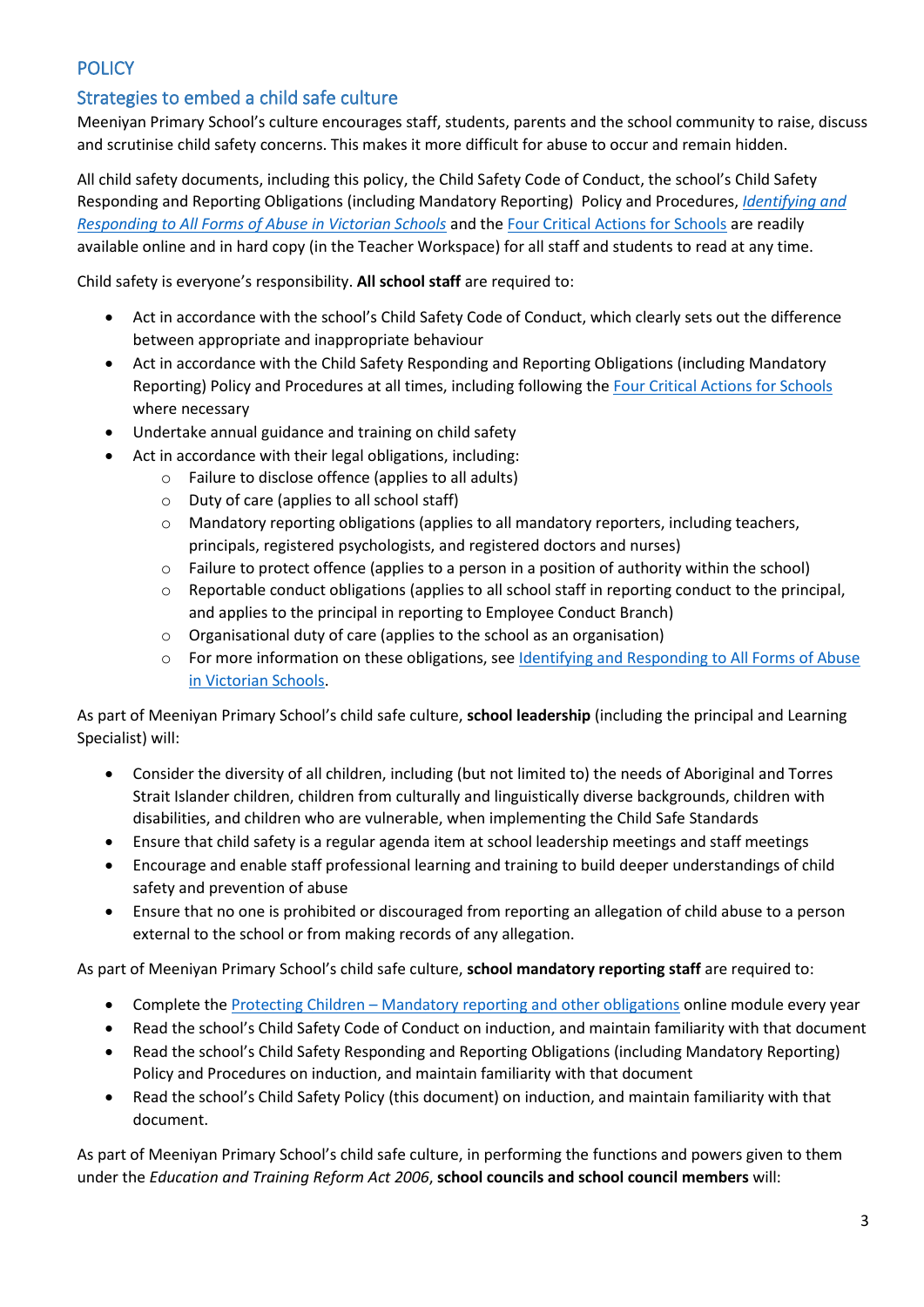- Ensure that child safety is a regular agenda item at school council meetings
- Consider the diversity of all children, including (but not limited to) the needs of Aboriginal and Torres Strait Islander children, children from culturally and linguistically diverse backgrounds, children with disabilities, and children who are vulnerable, when making decisions regarding the Child Safe Standards
- Undertake annual guidance and training on child safety, such as th[e Child Safe Standards School Council](https://www.education.vic.gov.au/Documents/about/programs/health/protect/school-council-training.pptx)  Training [PowerPoint.](https://www.education.vic.gov.au/Documents/about/programs/health/protect/school-council-training.pptx)
- Approve the Child Safety Code of Conduct to the extent that it applies to school council employees and members, and if updated, note the new document in its school council meeting minutes
- When hiring employees, MPS will ensure that selection, supervision and management practices are child safe.

School leadership will maintain records of the above processes.

# Roles and responsibilities

School leaders will ensure that each person understands their role, responsibilities and behaviour expected in protecting children and young people from abuse and neglect. Staff will comply with the school's Child Safety Code of Conduct, which sets out clearly the difference between appropriate and inappropriate behaviour.

Specific child safety responsibilities:

- Administration is responsible for reviewing and updating the Child Safety Policy every 3 years.
- The Principal] is responsible for monitoring the school's compliance with the Child Safety Policy. The school community should approach the Principal if they have any concerns about the school's compliance with the Child Safety Policy.
- The Principal is responsible for informing the school community about this policy, and making it publicly available.
- Other specific roles and responsibilities are named in Meeniyan Primary School's other child safety policies and procedures, including the Child Safety Code of Conduct, Child Safety Responding and Reporting Obligations (including Mandatory Reporting) Policy and Procedures, and risk assessment register.

# Recruitment

Meeniyan Primary School follows the Department's Recruitment in Schools guide to ensure child safe recruitment practices, available on the [Department'](https://www.education.vic.gov.au/hrweb/careers/Pages/recruitinsch.aspx)s website.

All prospective volunteers are required to maintain a valid Working with Children Check and comply with our school's Visitors and Volunteers Policy

# Training and supervision

Training and education is important to ensure that everyone in the school understands that child safety is everyone's responsibility.

Our school culture aims for all staff and volunteers (in addition to parents/carers and children) to feel confident and comfortable in coming forward with any allegations or suspicions of child abuse or child safety concerns. We train our staff and volunteers to identify, assess, and minimise risks of child abuse and to detect potential signs of child abuse. This training occurs annually or more often as required.

We also support our staff and volunteers through ongoing supervision to develop their skills to protect children from abuse, to promote the cultural safety of Aboriginal and Torres Strait Islander children and children from linguistically and/or diverse backgrounds, and the safety of children with a disability and vulnerable children.

New employees and volunteers will be inducted into the school, including by being referred to the Child Safety Policy (this document), the Child Safety Code of Conduct, and the Child Safety Responding and Reporting Obligations (including Mandatory Reporting) Policy and Procedures on the school website and in the Teacher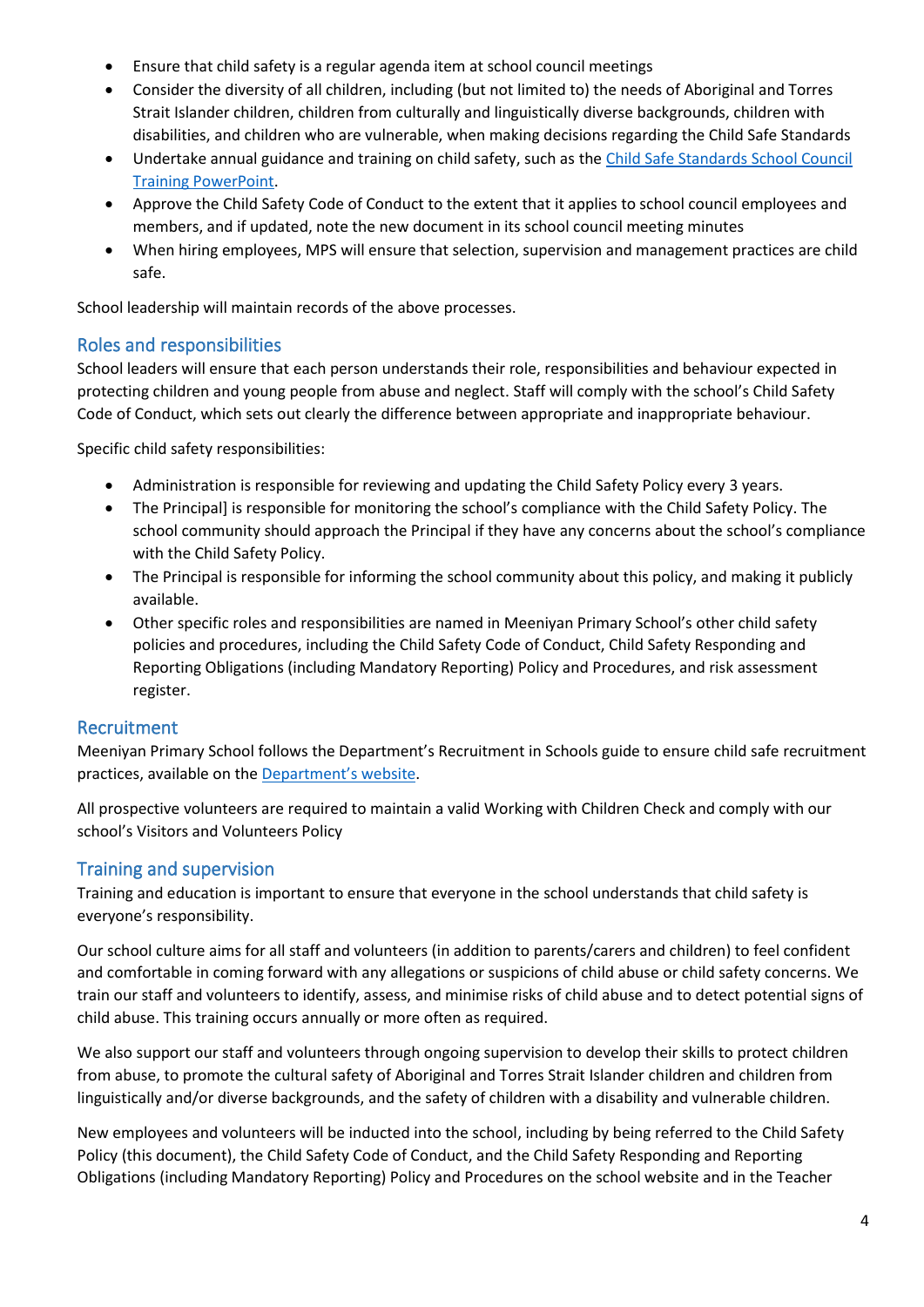Workspace. They will also be supervised regularly to ensure they understand our school's commitment to child safety, and that their behaviour towards children is safe and appropriate. All employees of our school will be monitored and assessed via regular performance review to ensure their continuing suitability for child-connected work. Any inappropriate behaviour will be reported by school staff to the Principal or Assistant Principal and will be managed in accordance with Meeniyan Primary School's Child Safety Responding and Reporting Obligations (including Mandatory Reporting) Policy and Procedures where required.

### Reporting a child safety concern or complaint

The school has clear expectations for all staff and volunteers in making a report about a child or young person who may be in need of protection. All staff (including school council employees) must follow the school's Child Safety Responding and Reporting Obligations (including Mandatory Reporting) Policy and Procedures, including following the [Four Critical Actions for Schools](https://www.education.vic.gov.au/Documents/about/programs/health/protect/FourCriticalActions_ChildAbuse.pdf) if there is an incident, disclosure or suspicion of child abuse. Immediate actions should include reporting their concerns to DHHS Child Protection, Victoria Police and/or another appropriate agency and notifying the principal or a member of the school leadership team of their concerns and the reasons for those concerns.

Meeniyan Primary School will never prohibit or discourage school staff from reporting an allegation of child abuse. The school will always take action to respond to a complaint in accordance with the school's Child Safety Responding and Reporting Obligations (including Mandatory Reporting) Policy and Procedures. In accordance with Action 4 of the Four Critical Actions for Schools, Meeniyan Primary School will provide ongoing support for students affected by child abuse.

The Child Safety Responding and Reporting Obligations (including Mandatory Reporting) Policy and Procedures can be found at<http://tarwinvalleyps.vic.edu.au/>

#### **Risk reduction and management**

Meeniyan Primary School believes the wellbeing of children and young people is paramount, and is vigilant in ensuring proper risk management processes, found in the school's risk assessment register. The school recognises there are potential risks to children and young people and will take a risk management approach by undertaking preventative measures.

We will identify and mitigate the risks of child abuse in school environments by taking into account the nature of each school environment, the activities expected to be conducted in that environment and the characteristics and needs of all children expected to be present in that environment.

Meeniyan Primary School monitors and evaluates the effectiveness of the actions it takes to reduce or remove risks to child safety, more information can be found in the school's risk assessment register.

### Listening to, communicating with and empowering children

Meeniyan Primary School has developed a safe, inclusive and supportive environment that involves and communicates with children, young people and their parents/carers. We encourage child and parent/carer involvement and engagement that informs safe school operations and builds the capability of children and parents/carers to understand their rights and their responsibilities. Our school is committed to supporting and encouraging students to use their voice to raise and share their concerns with a trusted adult at any time of need. Students can access information on how to report abuse at the school office.

When the school is gathering information in relation to a complaint about alleged misconduct with or abuse of a child, the school will listen to the complainant's account and take them seriously, check understanding and keep the child (and/or their parents/carers, as appropriate) informed about progress.

The school will promote the Child Safe Standards in ways that are readily accessible, easy to understand, and user-friendly to children, including:

• All of our child safety policies and procedures will be available for the students and parents on our school website.